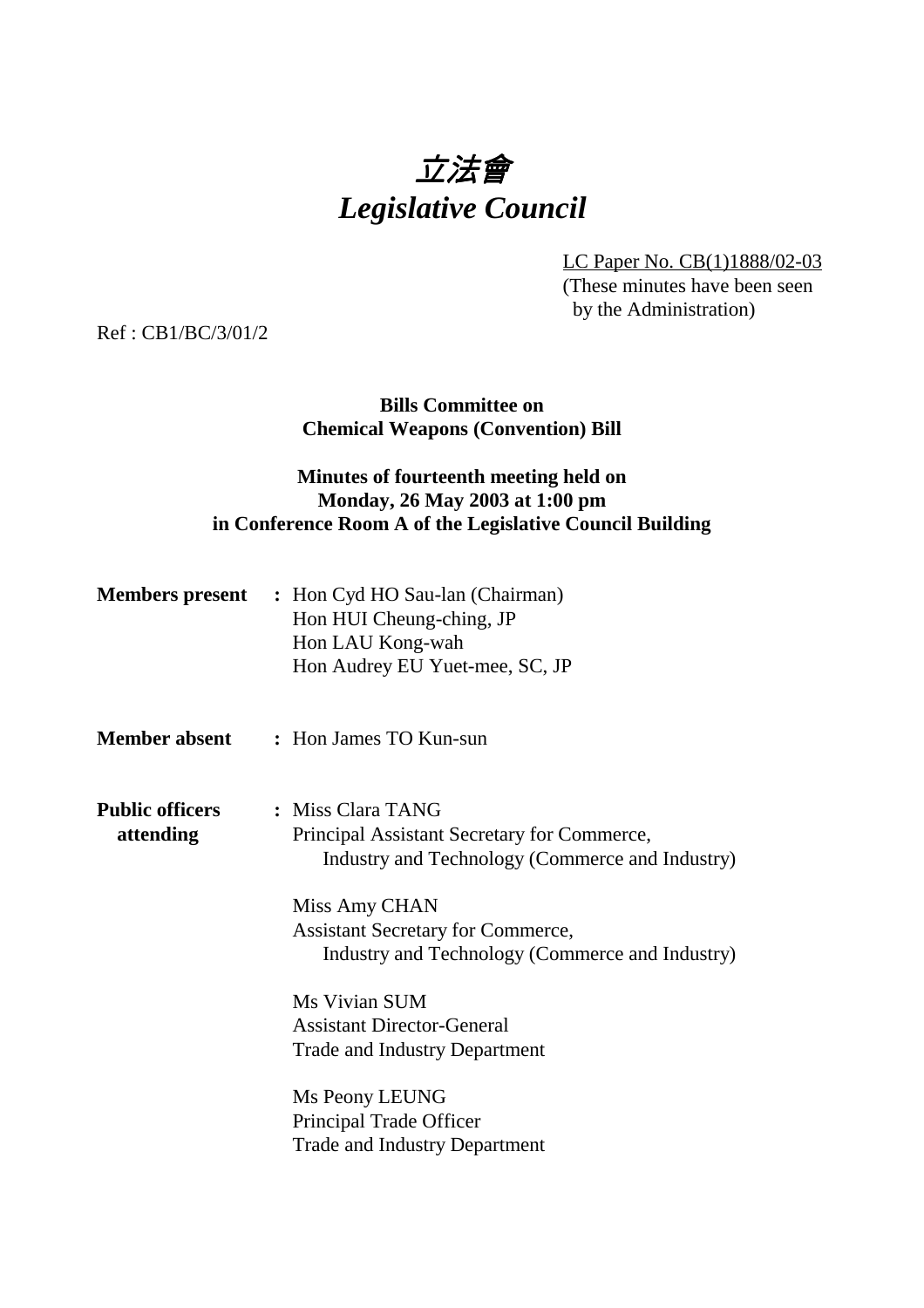|                                              | Mr Andrew WONG<br><b>Head of Trade Controls</b><br><b>Customs and Excise Department</b> |
|----------------------------------------------|-----------------------------------------------------------------------------------------|
|                                              | Mr Paul SIT<br>Principal Trade Controls Officer<br><b>Customs and Excise Department</b> |
|                                              | Mr Geoffrey FOX<br><b>Senior Assistant Law Draftsman</b><br>Department of Justice       |
|                                              | Ms Marie SIU<br><b>Senior Government Counsel</b><br>Department of Justice               |
| <b>Clerk in attendance:</b> Miss Salumi CHAN | Chief Assistant Secretary (1)5                                                          |
| <b>Staff in attendance : Miss Anita HO</b>   | <b>Assistant Legal Adviser 2</b>                                                        |
|                                              | Ms Cindy CHENG<br>Senior Assistant Secretary (1) 4                                      |
|                                              | Mr Joey LO<br><b>Assistant Secretary (1)1</b>                                           |

Action

| I. | <b>Meeting with the Administration</b><br>(LC Paper No. CB(1)1752/02-03(01) — "Follow-up to the thirteenth meeting | on 19 May 2003" prepared by the<br>Legislative Council Secretariat              |
|----|--------------------------------------------------------------------------------------------------------------------|---------------------------------------------------------------------------------|
|    | LC Paper No. $CB(1)1752/02-03(02)$ Administration's response to the                                                | issues of concern raised by members at<br>the thirteenth meeting on 19 May 2003 |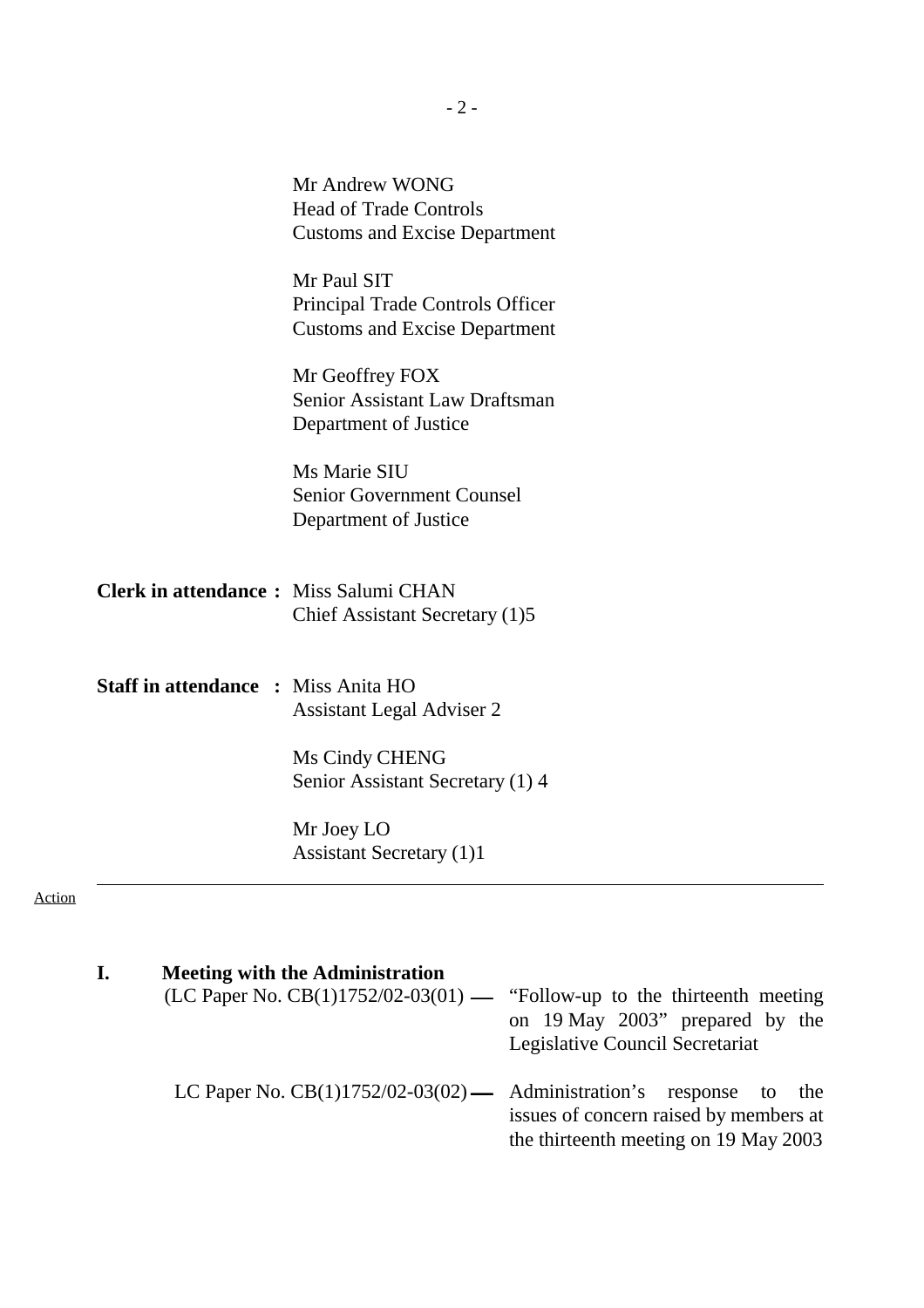#### *Examination of the draft proposed Committee Stage Amendments*

| LC Paper No. CB(1)1752/02-03(03) — Draft proposed Committee Stage        | Amendments provided by the<br>Administration (12th draft) |
|--------------------------------------------------------------------------|-----------------------------------------------------------|
| LC Paper No. $CB(1)1572/02-03(04)$ — Explanatory notes on the            | draft<br>proposed Committee<br>Stage<br>Amendments        |
| LC Paper No. $CB(1)1572/02-03(05)$ — Marked-up copy of the Bill (showing | the draft proposed Committee Stage<br>Amendments)         |
| LC Paper No. $CB(1)1701/02-03(01)$ Letter dated 14 May 2003 from the     | Assistant Legal Adviser to the<br>Administration          |
| LC Paper No. $CB(1)1701/02-03(02)$ - Reply dated 16 May 2003 from the    | Administration to the Assistant Legal<br>Adviser)         |

The updated marked-up copy of the Bill was tabled at the meeting.

(*Post-meeting note*: The updated marked-up copy of the Bill (showing the draft proposed Committee Stage Amendments) was issued on 27 May 2003 vide LC Paper No. CB(1)1775/02-03(01).)

2. The Bills Committee deliberated (Index of proceedings attached at **Appendix**). Members examined clauses 5 to 21(3). Members had no comments on clauses 6 to 14 and 16 to 20.

#### Follow-up actions to be taken by the Administration

3. As requested by the Bills Committee, the Administration undertook to take the follow-up actions listed below:

- (a) Clause 2
	- (i) The Bills Committee noted that the Administration considered it not necessary to prescribe, in the definition of "in-country escorts" in the Bill, the administrative arrangements between the Central People's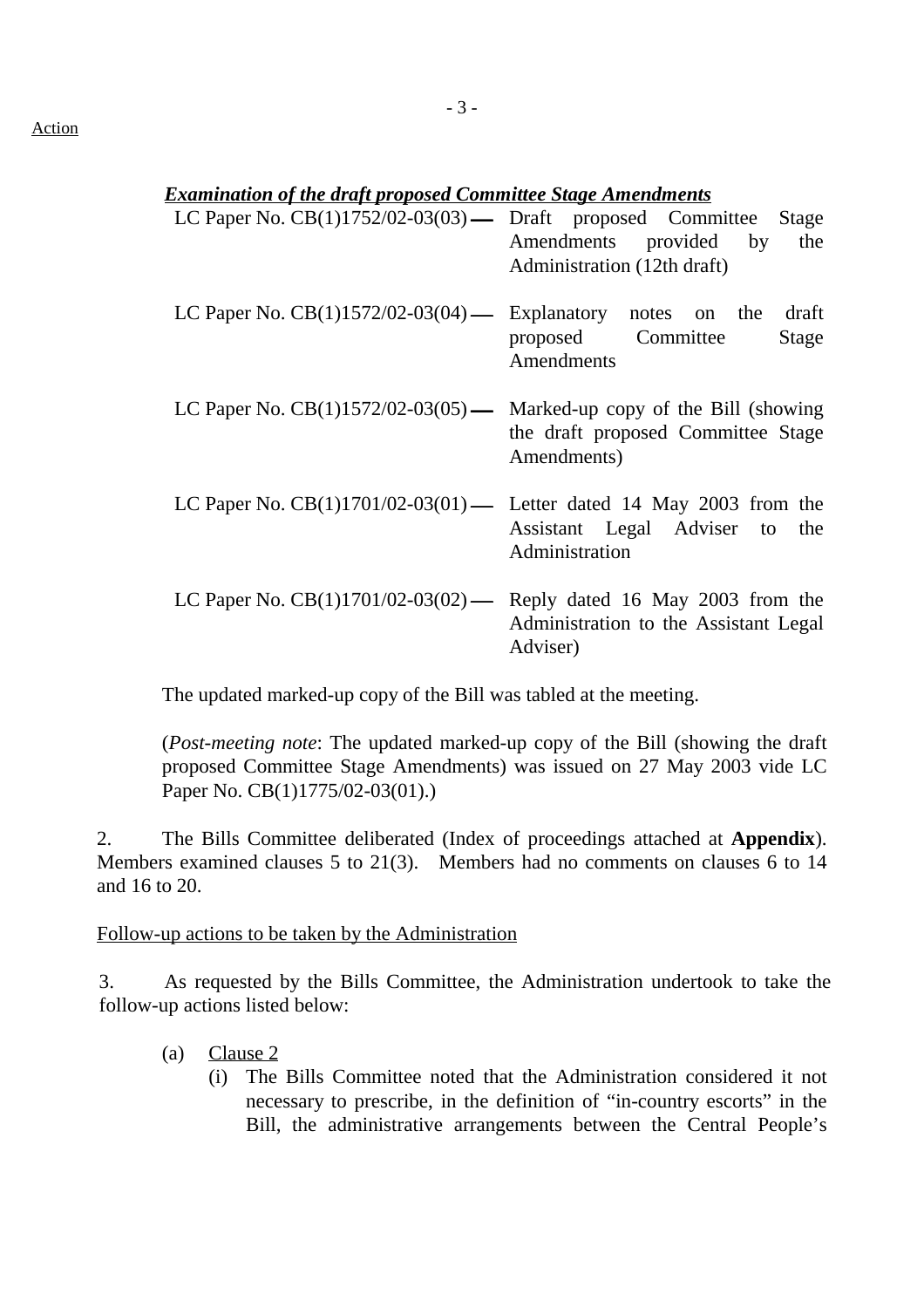Government and the Hong Kong Special Administrative Region Government for appointing "in-country escorts" for inspection in Hong Kong. In the circumstance, members considered that the administrative arrangements and the reasons for not prescribing the administrative arrangements in the Bill should be clearly stated in the Secretary for Commerce, Industry and Technology's speech when the Second Reading debate on the Bill was resumed. The Administration was requested to provide a copy of the speech to the Bills Committee for consideration before it presented a report to the House Committee.

- (ii) The Bills Committee noted that the definition of "in-country escorts" had not been incorporated in the draft Committee Stage Amendments (CSAs) proposed by the Administration. The Administration was requested to update the draft CSAs.
- (b) Clause  $5(c)$

On the draft CSA to clause 5(c), members were concerned whether " $\mathbb{R}$   $\overline{F}$ " was the standard Chinese translation of the term "retain". The Administration was requested to conduct a research in this aspect and advise the Bills Committee.

- $(c)$  Clause  $5(f)$ 
	- (i) Noting the Administration's view that the term "encourage" in clause 5(f) should be retained to reflect the provisions in paragraph 1(d) of Article I of the Convention, members reiterated their concern that as the term "encourage" was rarely used in common law legislation, the use of the term in the Bill would become a precedent. In this connection, members noted that the Administration had not confirmed in its written response (LC Paper No. CB(1)1752/02-03(02)) whether replacing the term "encourage" by "incite" would constitute a breach of the Convention or failure to fulfil any obligation under the Convention. The Administration was requested to provide a written response to confirm this point.
	- (ii) The Administration was requested to confirm in writing the coverage of the term "encourage" in paragraph 1(d) of Article I of the Convention and whether its coverage was wider than, or the same as, that of the term "incite". If the coverage of the two terms was the same and the Administration insisted that the term "encourage" in clause 5(f) should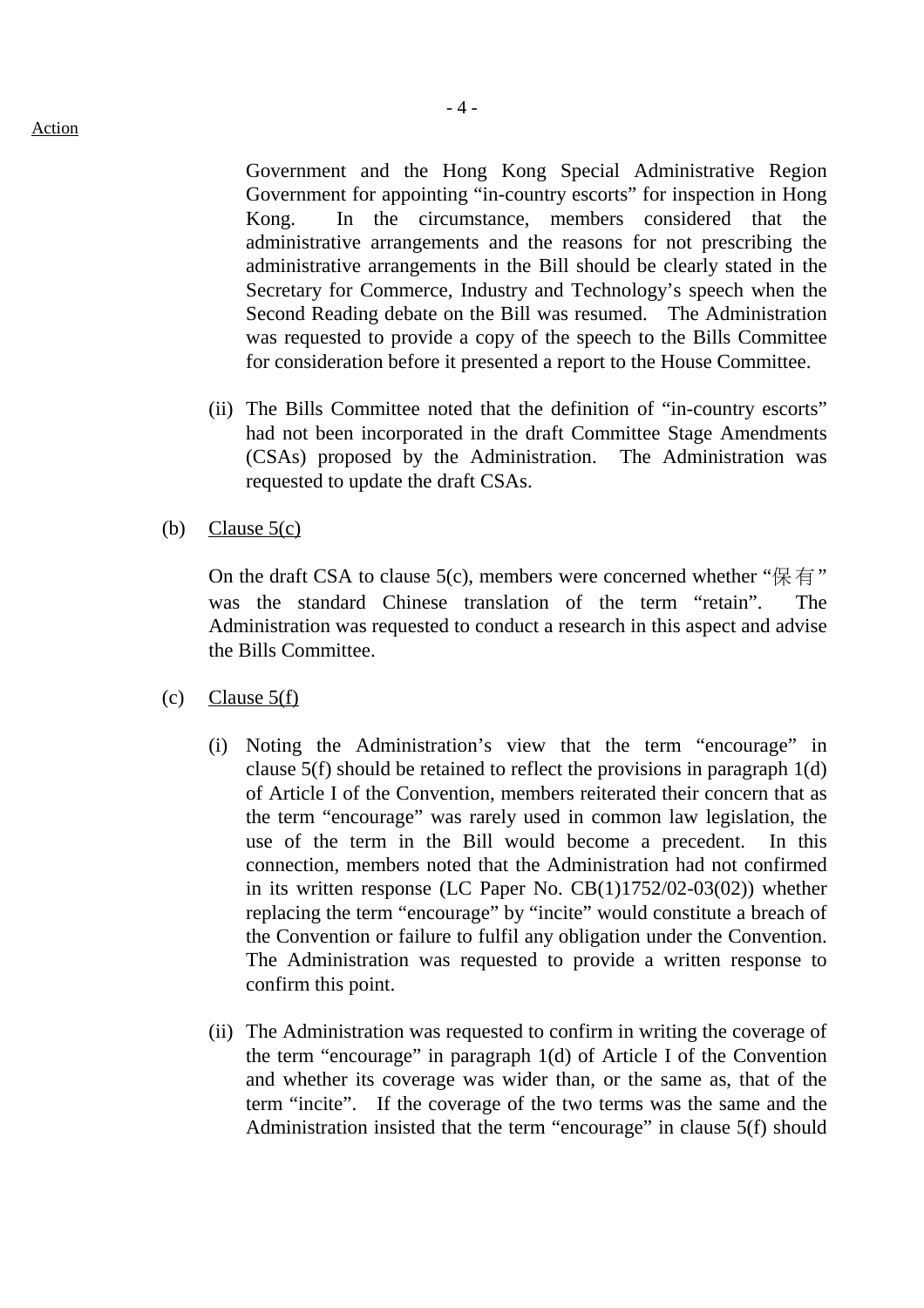be retained, some members considered that the Secretary for Commerce, Industry and Technology should state, in his speech when the Second Reading debate on the Bill was resumed, the reason for retaining the term "encourage" and that the use of the term in the Bill would not become a precedent. The Administration was requested to provide a copy of the speech to the Bills Committee for consideration before it presented a report to the House Committee.

#### (d) Clause 15(5) and (6)

The Bills Committee noted that under clause 15(5), the Chief Secretary for Administration (CS) had the power to further detain a vessel or an aircraft. However, under the new clause 15(6), the power to further detain a vehicle was vested with the Commissioner of Customs and Excise (the Commissioner). A member considered that for the sake of consistency, the power to further detain a vessel, an aircraft or a vehicle should be vested with the same person and therefore, the power to further detain a vehicle should also be vested with CS.

#### (e) Clauses 16(5), 21(3), 21(7) and 21(12)

On the revised draft CSAs to clause 21(3), members considered that the gist of the provisions, but not the entire provisions, in clauses 16(5), 21(7) and 21(12) should be provided in the notice of seizure to inform the owners of the seized article, vessel or article of the following:

- (i) Under clause 16(5), the Commissioner was required to restore the seized article, vessel or vehicle to the owner concerned where it was not, or was no longer, required for the purposes of any investigation or criminal proceedings and where it was not liable to forfeiture;
- (ii) Under clause 21(7), if an article, vessel or vehicle was liable to forfeiture under clause 21(1), the owner concerned might within 30 days give notice in writing to the Commissioner claiming that the article, vessel or vehicle was not liable to forfeiture; and
- (iii) Under clause 21(12), if, on the date of expiration of the appropriate period of time specified in clause 21(7) for the giving of a notice of claim, no such notice had been given in writing to the Commissioner, then the article, vessel or vehicle should be forfeited forthwith to the Government and might be disposed of as the Commissioner thought fit.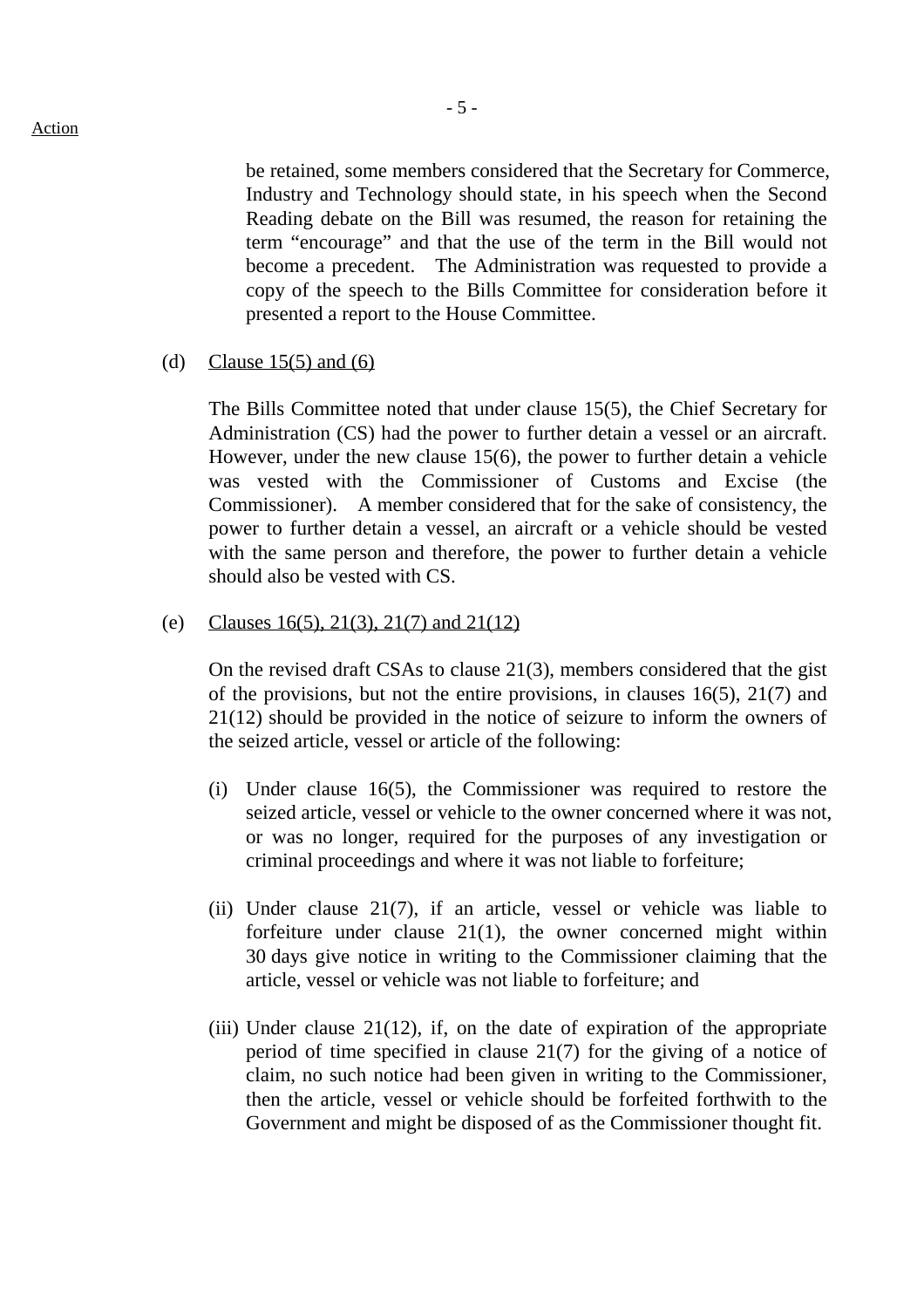(*Post-meeting note:* The Administration's response was issued to members vide LC Paper No. CB(1)1844/02-03 on 30 May 2003.)

#### Date of next meeting

4. The Chairman reminded members that the next meeting would be held on Friday, 30 May 2003 from 1:00 pm to 2:30 pm.

(*Post-meeting note:* As directed by the Chairman of the Bills Committee, the next meeting was subsequently rescheduled to be held on Tuesday, 10 June 2003 at 10:45 am.)

#### **III. Any other business**

5. There being no other business, the meeting ended at 2:30 pm.

Council Business Division 1 Legislative Council Secretariat 6 June 2003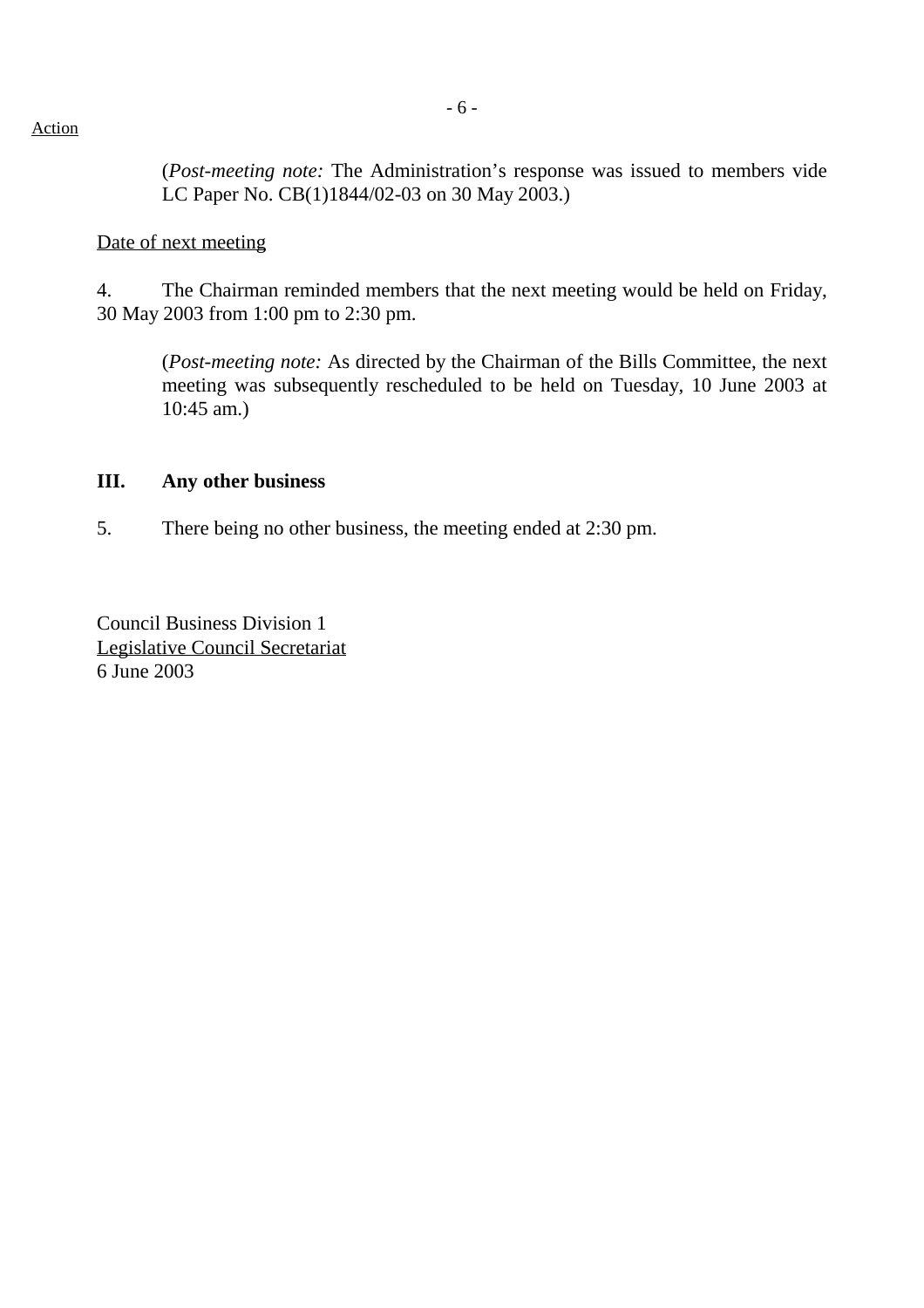# **Appendix**

## **Proceedings of the fourteenth meeting of the Bills Committee on Chemical Weapons (Convention) Bill on Monday, 26 May 2003 at 1:00 pm in Conference Room A of the Legislative Council Building**

| <b>Time marker</b> | <b>Speaker</b>                                                                       | Subject(s)                                                                                                                                                                                                                                                         | <b>Action</b>                                                                                   |
|--------------------|--------------------------------------------------------------------------------------|--------------------------------------------------------------------------------------------------------------------------------------------------------------------------------------------------------------------------------------------------------------------|-------------------------------------------------------------------------------------------------|
|                    |                                                                                      |                                                                                                                                                                                                                                                                    | <b>Required</b>                                                                                 |
| 000001-000207      | Chairman<br>Administration                                                           | Briefing by the Administration on its<br>response to the issues of concern<br>raised by members at the thirteenth<br>meeting on 19 May 2003<br>(LC Paper No. CB(1)1752/02-03<br>(02)                                                                               |                                                                                                 |
| 000208-001111      | Chairman<br>Mr HUI Cheung-ching<br>Administration<br>Mr LAU Kong-wah<br>Ms Audrey EU | administrative<br>Whether<br>the<br>arrangements for the appointment of<br>"in-country escorts" should<br>be<br>specified in the Bill<br>(LC Paper No. CB(1)1752/02-<br>03(02)                                                                                     | Admin<br>was<br>requested to take<br>the action under<br>3(a)(i)<br>paragraph<br>of the minutes |
| 001112-001416      | Chairman<br>Ms Audrey EU<br>Administration                                           | (a) Meaning, usage and Chinese<br>translation of the term "retain"<br>in the Laws of Hong Kong<br>(b) Whether " $\# \#$ " was<br>the<br>standard Chinese translation of<br>the term "retain"<br>(Clause $5(c)$ )<br>(LC Paper<br>No.<br>$CB(1)1752/02$ -<br>03(02) | Admin<br>was<br>requested to take<br>the action under<br>paragraph 3(b) of<br>the minutes       |
| 001417-001744      | Chairman<br>Administration                                                           | Servicing of notice of seizure on the<br>owner<br>(Clause $21(6)(c)$ )<br>Paper<br>No.<br>$CB(1)1752/02-$<br>(LC)                                                                                                                                                  |                                                                                                 |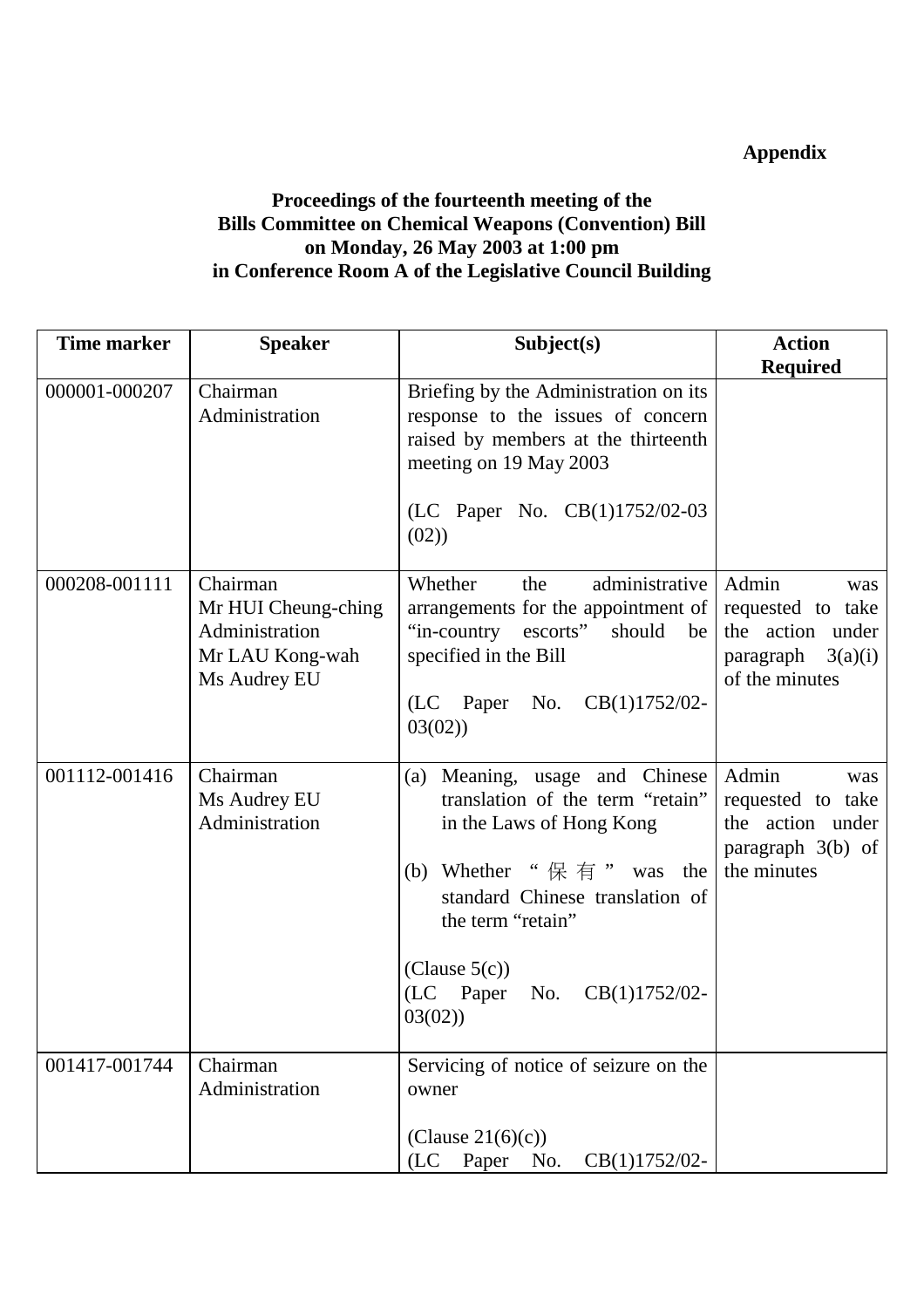| Time marker   | <b>Speaker</b>                                                                       | Subject(s)                                                                                                                                                                        | <b>Action</b><br><b>Required</b>                                                                                   |
|---------------|--------------------------------------------------------------------------------------|-----------------------------------------------------------------------------------------------------------------------------------------------------------------------------------|--------------------------------------------------------------------------------------------------------------------|
|               |                                                                                      | 03(02)                                                                                                                                                                            |                                                                                                                    |
| 001745-001913 | Chairman<br>Administration                                                           | Definition of "in-country escorts"<br>$CB(1)1735/02-$<br>No.<br>(LC Paper<br>03(01)<br>CB(1)1752/02-<br>(LC Paper<br>No.<br>03(02)                                                | Admin<br>was<br>requested to take<br>action<br>under<br>paragraph $3(a)(ii)$<br>of the minutes                     |
| 001914-002135 | Chairman<br>Administration                                                           | Textual details of the definition of<br>"claimant"<br>(Clause 2)<br>(LC Paper<br>$CB(1)1752/02-$<br>No.<br>03(05)                                                                 |                                                                                                                    |
| 002136-004420 | Chairman<br>Administration<br>Ms Audrey EU<br>Mr HUI Cheung-ching<br>Mr LAU Kong-wah | Whether the term "encourage" in<br>clause $5(f)$ should be replaced by<br>"incite"<br>(Clause $5(f)$ )<br>(LC Paper<br>CB(1)1752/02-<br>No.<br>03(05)                             | Admin<br>was<br>requested to take<br>the action<br>under<br>paragraph $3(c)(i)$<br>of the<br>and $(ii)$<br>minutes |
| 004421-004920 | Chairman<br>Administration                                                           | Clauses 6 to 14<br>(LC Paper<br>No.<br>$CB(1)1752/02-$<br>03(05)                                                                                                                  |                                                                                                                    |
| 004921-010650 | Mr LAU Kong-wah<br>Chairman<br>Administration<br>Ms Audrey EU<br>Mr HUI Cheung-ching | Power of the Chief Secretary<br>(a)<br>for Administration (CS) to<br>further detain a vessel or an<br>aircraft<br>Power of the Commissioner to<br>(b)<br>further detain a vehicle | Admin<br>was<br>requested to take<br>the action under<br>paragraph 3(d) of<br>the minutes                          |
|               |                                                                                      | Whether the power to further<br>(c)<br>detain a vehicle should also be<br>vested with CS                                                                                          |                                                                                                                    |